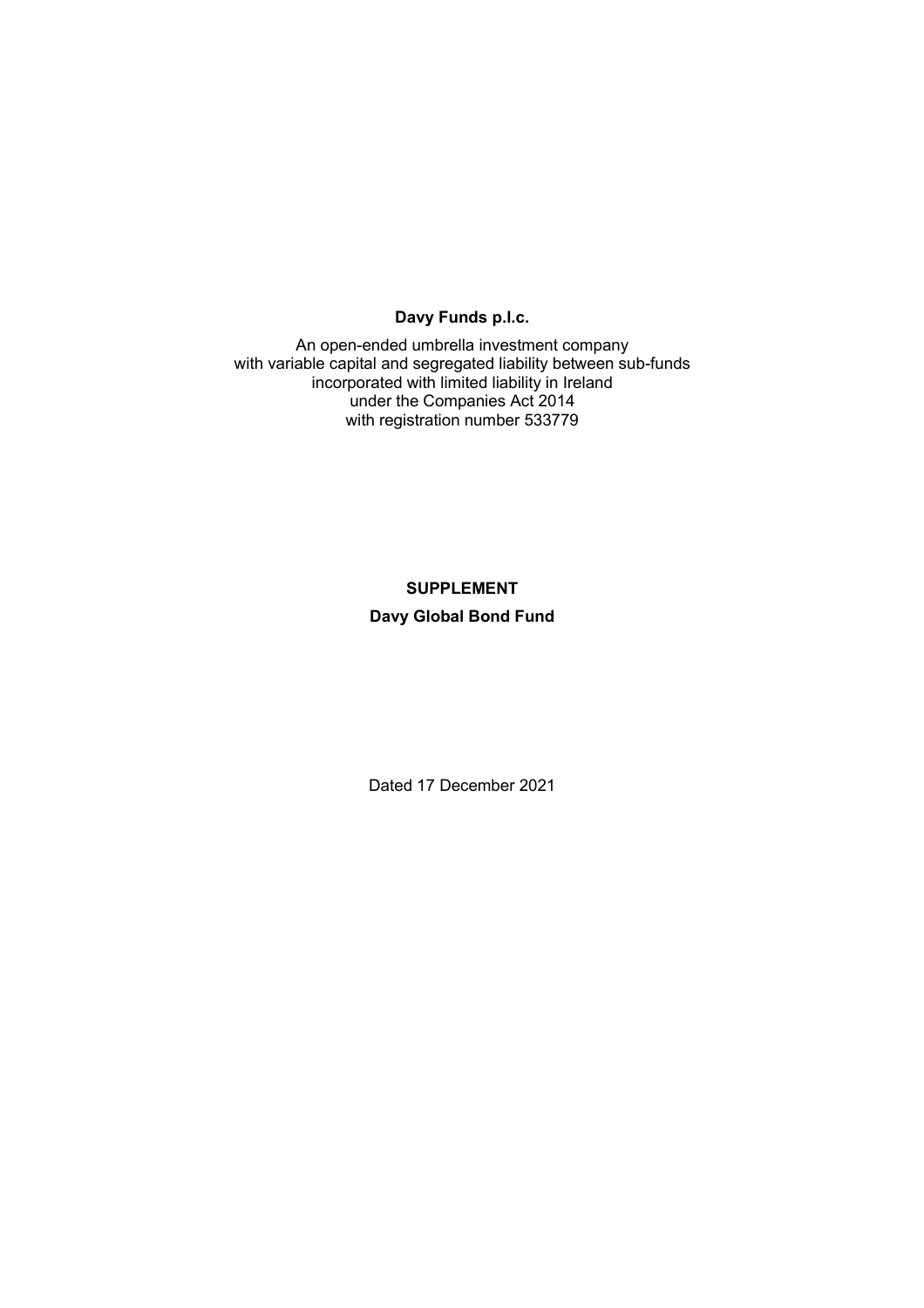# **1 IMPORTANT INFORMATION**  \_\_\_\_\_\_\_\_\_\_\_\_\_\_\_\_\_\_\_\_\_\_\_\_\_\_\_\_\_\_\_\_\_\_\_\_\_\_\_\_\_\_\_\_\_\_\_\_\_\_\_\_\_\_\_\_\_\_\_\_\_\_\_\_\_\_\_\_\_\_\_\_\_\_\_\_\_

**The Directors in the Prospectus, accept responsibility for the information contained in this Supplement and the Prospectus. To the best of the knowledge and belief of the Directors (who have taken all reasonable care to ensure that such is the case) the information contained in this Supplement and in the Prospectus is in accordance with the facts and does not omit anything likely to affect the import of such information. The Directors accept responsibility accordingly.** 

**Shareholders should note that all the fees and expenses of the Fund may be charged to the capital of the Fund. Thus on redemption of holdings shareholders may not receive back the full amount invested and this will have the effect of lowering the capital value of the shareholders investment.** 

**Shareholders should note that dividends will be paid out of capital, therefore capital may be eroded, distribution is achieved by forgoing the potential for future capital growth and this cycle may continue until all capital is depleted.** 

This Supplement contains information relating specifically to Davy Global Bond Fund (the "**Fund**"), a Fund of Davy Funds p.l.c. (the "**Company**"), an open-ended umbrella fund with segregated liability between sub-funds authorised by the Central Bank as a UCITS pursuant to the Regulations.

**This Supplement forms part of and should be read in the context of and in conjunction with the Prospectus for the Company dated 17 December 2021 (the "Prospectus").** 

**The Fund is suitable for investors who are prepared to accept a high level of volatility.** 

**An investment in the Fund should not constitute a substantial portion of an investment portfolio and may not be appropriate for all investors.** 

**As the price of Shares in each Fund may fall as well as rise, the Company shall not be a suitable investment for an investor who cannot sustain a loss on their investment.** 

**The Fund may invest in Financial Derivative Instruments ("FDI") for currency hedging and efficient portfolio management purposes. (See "Borrowing and Leverage; Leverage" below for details of the leverage effect of investing in FDI).**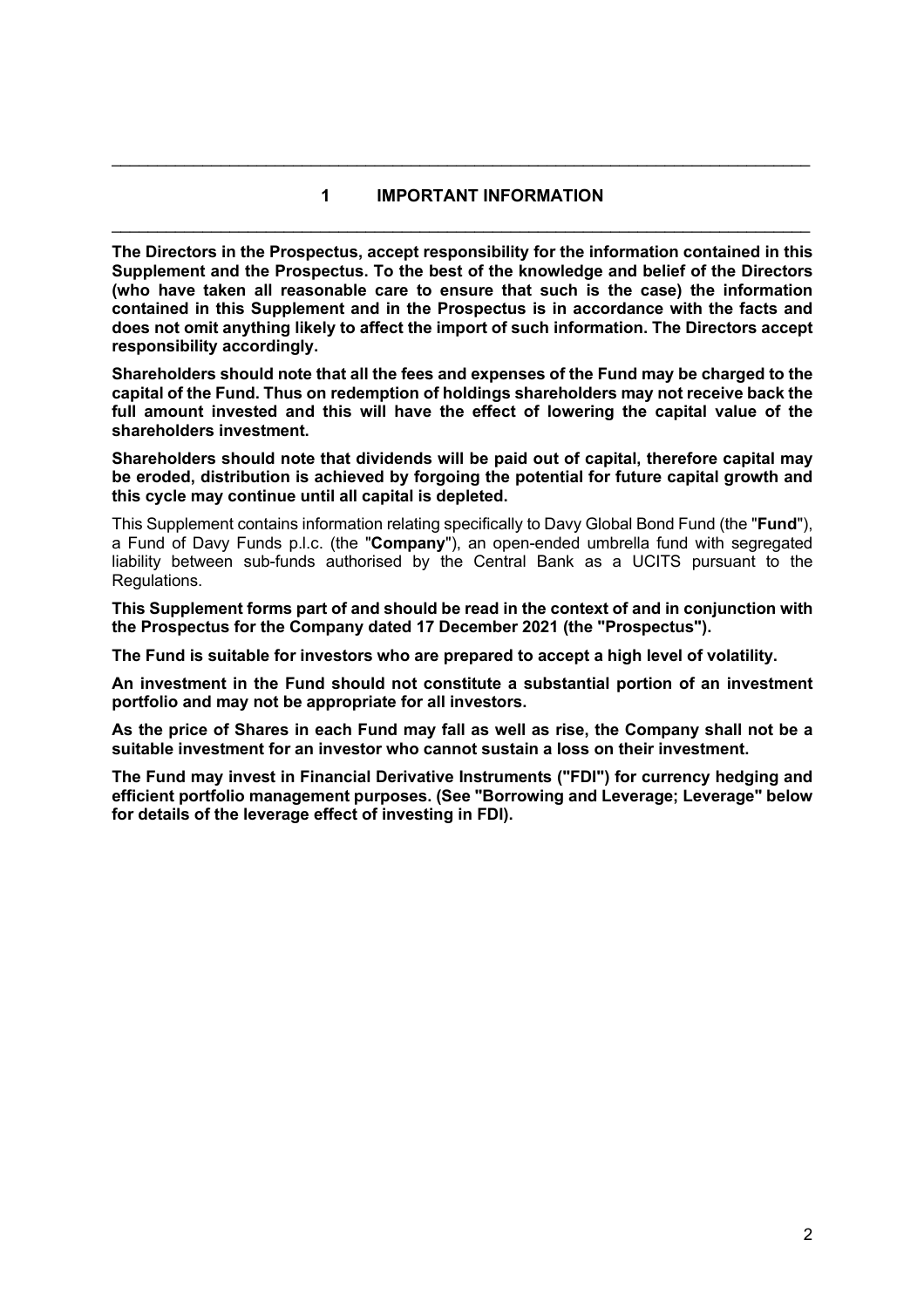# **2 DEFINITIONS**  \_\_\_\_\_\_\_\_\_\_\_\_\_\_\_\_\_\_\_\_\_\_\_\_\_\_\_\_\_\_\_\_\_\_\_\_\_\_\_\_\_\_\_\_\_\_\_\_\_\_\_\_\_\_\_\_\_\_\_\_\_\_\_\_\_\_\_\_\_\_\_\_\_\_\_\_\_

#### **Base Currency** means Euro;

**Business Day** means any day (other than a Saturday, Sunday or public holiday) on which commercial banks are open for business in Dublin and/or such other day or days as may be determined by the Directors from time to time and as notified to Shareholders in advance;

**Dealing Day** means each Business Day and/or such other day or days as the Directors may in their absolute discretion determine and notify in advance to Shareholders provided that there shall be at least two Dealing Days in each Month (with at least one Dealing Day per two week period);

**Dealing Deadline** in respect of subscriptions and repurchases means 16.00 p.m. (Irish time) on the Business Day immediately preceding the relevant Dealing Day, or such other time for the relevant Dealing Day as may be determined by Directors and notified in advance to Shareholders provided always that the Dealing Deadline is no later than the Valuation Point;

**Distribution Date** means the date or dates by reference to which a distribution may at the option of the Investment Manager be declared which shall usually be 30 September and 31 March in each year;

**Investment Grade** means any investment with a rating of at least Baa3 from Moody's BBB – from Standard & Poor's or BBB – from Fitch or higher;

**Investment Manager** means Davy Global Fund Management Limited;

**Manager** means Davy Global Fund Management Limited or such other person as may be designated, in accordance with the Central Bank Rules, as the Company's fund management company;

**Minimum Fund Size** means €5,000,000 or such other amount as the Directors may in their absolute discretion determine;

**Minimum Shareholding** means €500 or such other amount as the Directors may in their absolute discretion determine.

**Settlement Date** in respect of subscriptions and redemptions respectively shall have the meaning outlined in the section entitled "**Key Information for Buying and Selling Shares**" below;

**Valuation Point** means the close of business in the relevant market where assets are listed or traded on the first Business Day immediately preceding the relevant Dealing Day by reference to which the Net Asset Value per Share of the Fund is determined provided such point will in no case precede the close of business in the relevant market that closes first on the relevant Business Day.

All other defined terms used in this Supplement shall have the same meaning as in the Prospectus.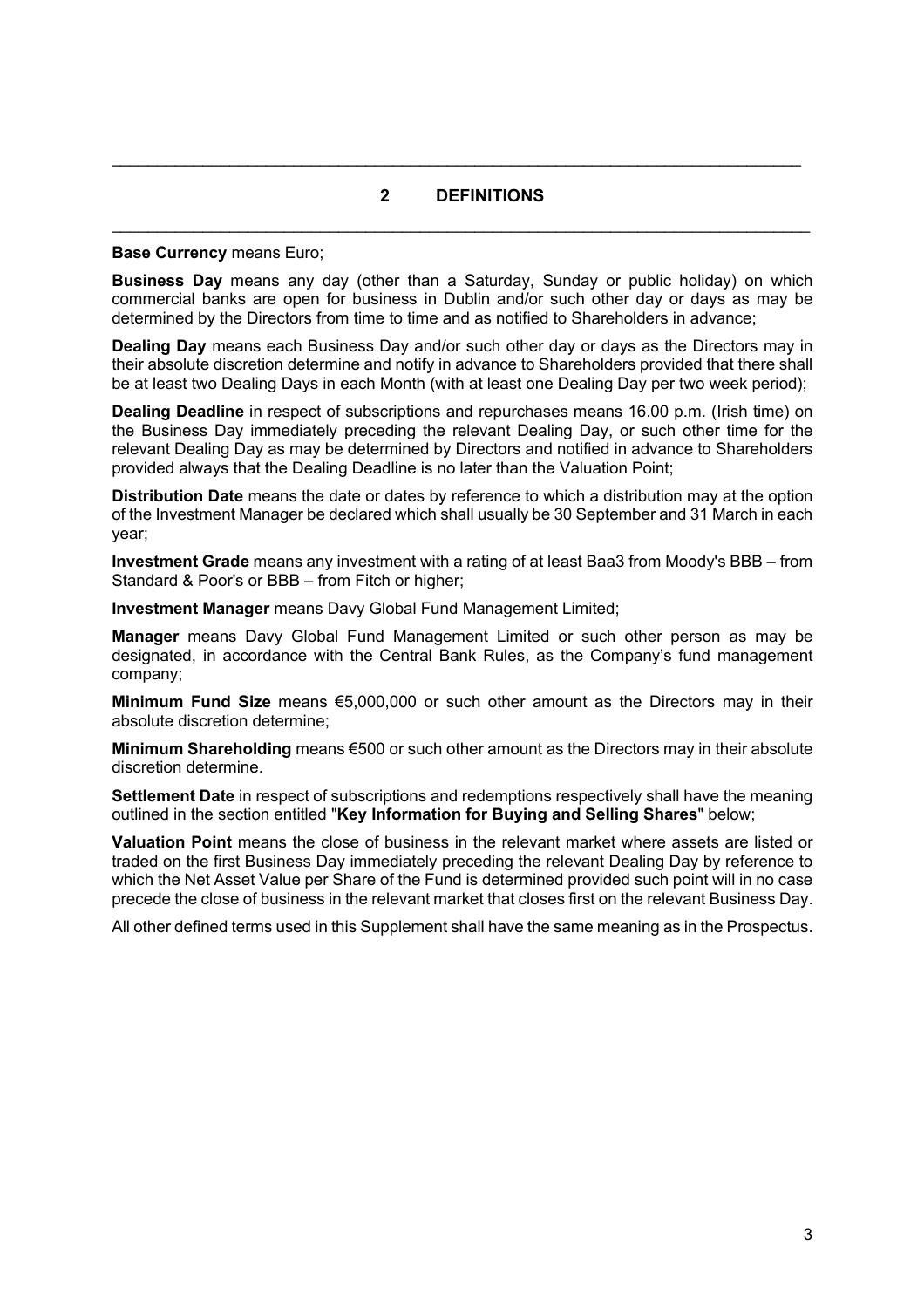# **3 INFORMATION ON THE FUND**  \_\_\_\_\_\_\_\_\_\_\_\_\_\_\_\_\_\_\_\_\_\_\_\_\_\_\_\_\_\_\_\_\_\_\_\_\_\_\_\_\_\_\_\_\_\_\_\_\_\_\_\_\_\_\_\_\_\_\_\_\_\_\_\_\_\_\_\_\_\_\_\_\_\_\_\_\_

# 3.1 **Investment Objective, Investment Policies and Investment Strategy**

# (a) **Investment Objective**

The investment objective of the Fund is to provide investors with income and capital appreciation through a combination of interest income, capital appreciation and currency gains by investing in global fixed income securities.

There can be no assurance that the Fund will achieve its investment objective.

## (b) **Investment Policies**

The Fund intends to achieve its investment objective by investing primarily in fixed income obligations of both government and non-government issuers in OECD Member States<sup>1</sup> traded on permitted markets as detailed in Appendix II of the Prospectus ("**Recognised Exchanges**") worldwide.

The Fund intends to invest in a range of both sovereign and non-sovereign fixed income securities denominated in multiple currencies, including bonds, notes (fixed rate notes and floating rate notes), commercial paper, convertible securities (including convertible bonds and convertible preferred stock) and preferred stock.

Cash, commercial paper (i.e. short term paper issued by credit institutions), and money market obligations such as short and medium-term treasury bills and treasury notes (both fixed and floating rate) issued or guaranteed by a national government or its agencies or instrumentalities, certificates of deposit, bankers' acceptances, commercial paper and floating rate notes (i.e. bonds which have a variable coupon) will be held by the Fund to provide liquidity and will be in a manner consistent with the Fund's investment objective and policies and subject to the restrictions set out in the Prospectus.

The Fund will only invest in securities which, at the time of purchase, are of Investment Grade. The Fund may hold below Investment Grade or unrated securities provided that such securities were of Investment Grade at the time of purchase.

The Fund may also use Financial Derivative Instruments ("**FDIs**") for efficient portfolio management and/or hedging purposes as described in section 3.2 below.

# (c) **Currency Hedging**

The Investment Manager will utilise different FDIs (in the form of currency futures, currency forwards, options on foregoing or any combination thereof (whether exchange-traded or over-thecounter), to seek to hedge against the currency risk of investing in assets which are denominated in currencies other than the Base Currency as further discussed in section 3.2 below. However, the Investment Manager may determine that up to 30% of the non-base currency exposure may be unhedged by way of tactical currency overlay.

All hedging transactions will be clearly attributable to a specific Share Class and therefore currency exposures of different Share Classes shall not be combined or offset against the currency exposures of other Share Classes. Furthermore, any FDIs entered into by the Investment Manager on behalf of the relevant Share Class could expose the relevant Share Class to credit risk from creditworthiness of the counterparty.

<sup>1</sup> Total investments in non-OECD bonds will not exceed 20% of the portfolio at the point of trade. Where total non-OECD positions subsequently exceed 20% due to market movements, the Investment Manager will not be obliged to reduce the position, subject to an upper limit of 25% in non-OECD holdings.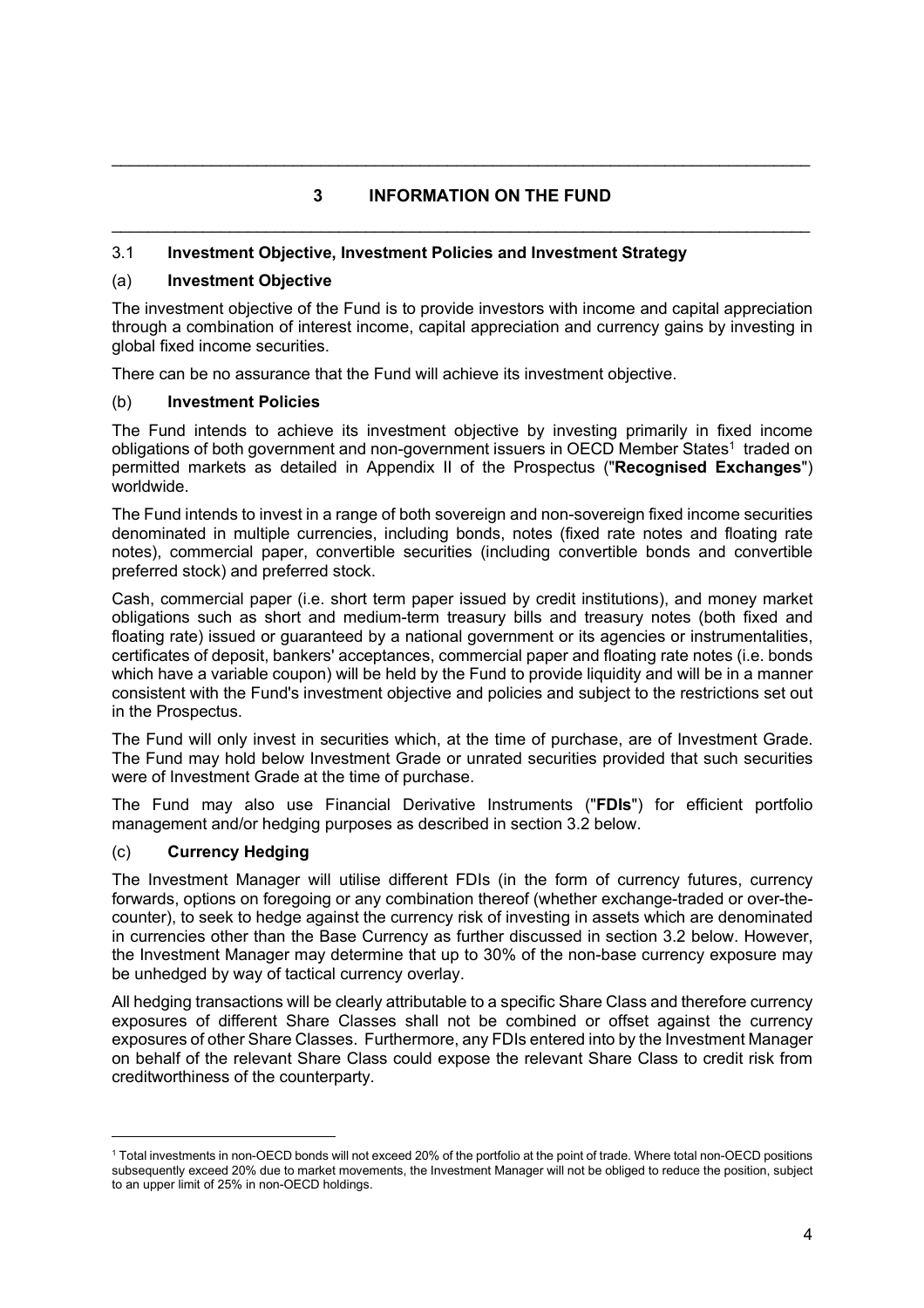The Fund may acquire foreign currency by means of a back-to-back loan agreement. Foreign currency obtained in this manner is not classified as borrowing for the purposes of Regulation 103(1) provided that the offsetting deposit (a) is denominated in the Base Currency and (b) equals or exceeds the value of the foreign currency loan outstanding.

It is expected that the extent to which such currency exposure will be hedged will range from 95% to 105% of the Net Asset Value attributable to the relevant Share Class. Where the value of the hedges in place in respect of a given Share Class are less or more than 100% of the Net Asset Value attributable to that Share Class, the Investment Manager shall keep the situation under review and will ensure that over the Net Asset Value will not be carried forward from month to month. While it is not the intention of the Fund, over-hedged or under-hedged positions may arise due to factors outside the control of the Fund or the Investment Manager.

The Company may incur transaction costs in respect of entering into any currency hedging. Any costs and gains or losses of the currency strategy will accrue solely to the relevant Share Class.

The use of FDI for the purposes outlined above may expose the Fund to the risks disclosed under the section of the Prospectus entitled "**Risk Factors**".

### (d) **Investment Strategy**

The Investment Manager will follow an investment process structured around its Fundamentals, Valuations and Technicals (FVT) framework. This framework assists the Investment Manager to analyse the bond market and assess related opportunities and risks. The following is a brief overview of the three pillars of this framework:

- 1) **Fundamentals:** Bond yields are intrinsically linked to macroeconomic fundamentals, given their impact on credit metrics and the path of central bank interest rates. Therefore, comprehensive macroeconomic research is very important. This involves analysing not just real time economic data, but also high-level events and trends which affect the bond market. Examples of events and trends that have affected the interest rate environment in recent times include: (i) ageing populations: ageing populations lead to increased savings, which in turn push yields lower through more demand for fixed income assets; (ii) increased regulation of financial entities which consequently required financial entities to de-risk and hold higher quality bonds pushing their yields lower; (iii) secular stagnation (i.e. a state of little or no economic growth): following the global financial crisis, growth and inflation rates did not achieve levels as high as previous cycles and, as a result, there was less of a requirement for higher interest rates from central banks to prevent overheating of the economy; (iv) the COVID-19 pandemic which led to a dramatic fall in "risk free" government bond yields.
- 2) **Valuations:** The team assesses the valuation of fixed income securities both on an absolute and relative basis.

**Absolute valuations** refer to the level of yields in the marketplace. These are evaluated with reference to factors such as economic fundamentals, credit quality and the path of interest rates priced into the issuer's yield curve. As an example, the Investment Manager analyses what the different segments of the curve may be pricing in for the future path of central bank interest rates. If the Investment Manager strongly believes that the market's expectations for future central bank interest rates are too low or high, they may decide to position the Fund to profit from higher or lower (respectively) than expected rates in the future.

**Relative Valuations** refer to how the valuations of different bond issuers compare against each other while also considering potential differences in credit quality. In addition to analysing the relative value of different issuers within a particular sector, the relative valuations of a range of fixed income sectors (for example cash, government, government agency, municipal, supranational, and corporate bonds) are also compared with each other. Allocating dynamically between different fixed income sectors at the appropriate time in the cycle, or when there is a significant relative valuation anomaly, can also be a source of outperformance for the Fund.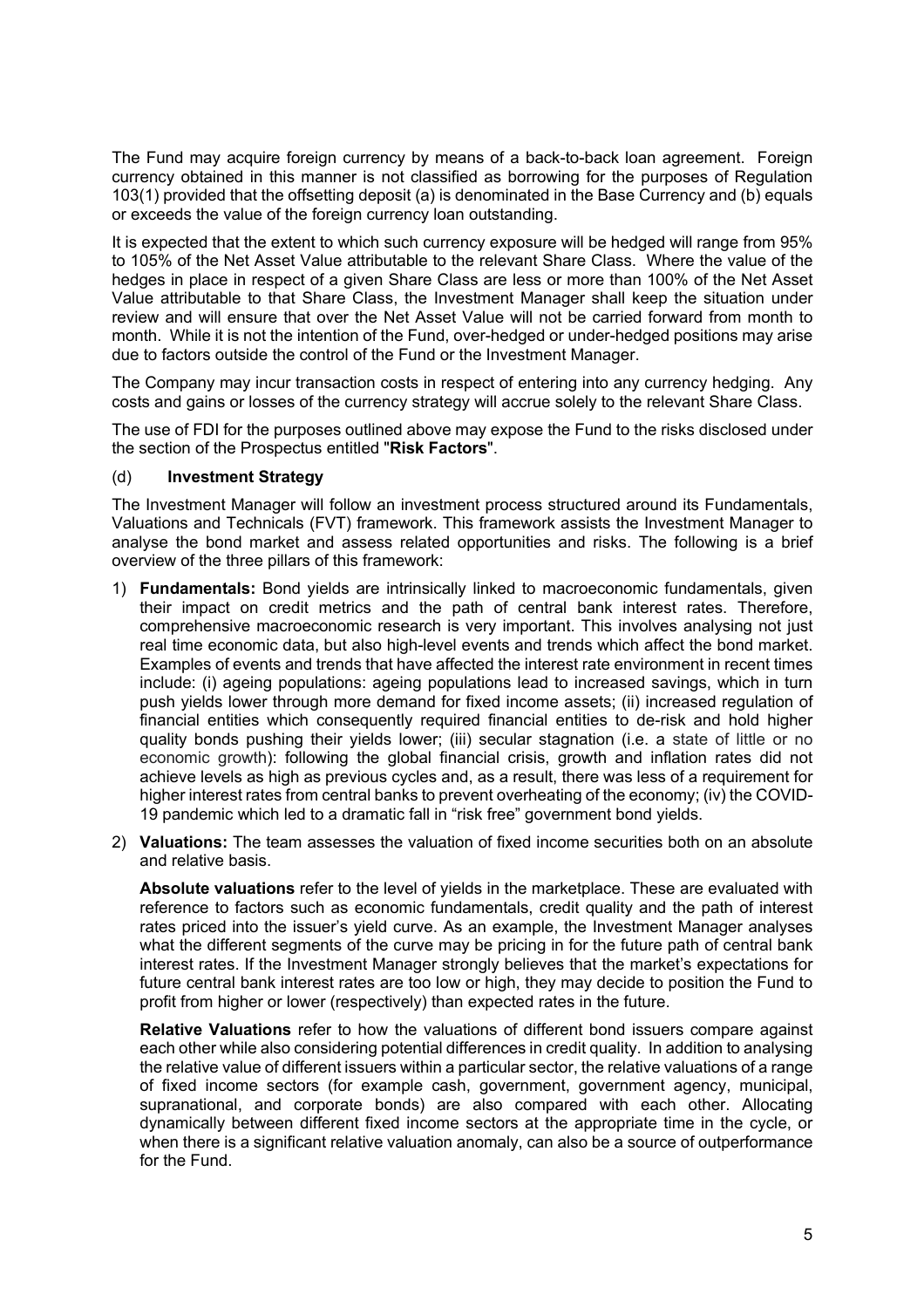3) **Technicals:** These are variables that impact the bond market but cannot be explained by fundamentals or valuations. These include investor positioning, technical analysis (also known as charting), supply and demand factors and liquidity. These factors may play a role in the timing of strategic investment decisions, or in taking short-term positions to help the Fund benefit from overbought/sold extremes.

Application of the FVT framework brings a consistency to the Investment Manager's decisionmaking process. It also helps to ensure that a wide variety of factors are considered before the making of important strategic decisions for the Fund, such as determining the appropriate level of interest rate and credit risk and where investments should be positioned in terms of specific geographies, sectors and maturities.

# (e) **Environmental and/or Social Characteristics of the Fund**

The Fund will seek to avoid investment in securities of issuers which are considered by a thirdparty data provider to be violating fundamental humanitarian principles or violating human rights (and where the third-party data provider's assessment does not cover a particular issuer, the Investment Manager will establish on a best-efforts basis whether the issuer is in violation of these principles). Additionally, the Fund will seek to avoid investment in securities of issuers that manufacture cluster munitions or landmines or issuers that derive more than 10% of their revenue from the production of thermal coal.

## 3.2 **Use of Derivatives and Efficient Portfolio Management Techniques**

The Fund may engage in transactions in FDIs for the purposes of efficient portfolio management and/or to protect against currency exchange risks within the conditions and limits laid down by the Central Bank from time to time. The Investment Manager will look to ensure that the techniques and instruments used are economically appropriate in that they will be realised in a cost-effective way. Such transactions may include foreign exchange transactions which alter the currency characteristics of transferable securities held by the Fund. Such techniques and instruments (details of which are outlined below) are futures, forwards and options on the foregoing.

Warrants and share purchase rights and convertible securities will not be directly acquired but may be issued to the Fund pursuant to its investment in a particular security and, in such cases, may be retained for the purposes of efficient portfolio management and traded or exercised when considered appropriate.

### *Futures*

Futures could be used to gain exposure to positions in a more efficient manner. For example a single stock future could be used to provide the Fund with exposure to a single security. The Fund will use futures for the purpose of managing interest rate, equity or currency risk.

### *Forwards*

Forward currency contracts could be used to hedge against currency risk that has resulted from assets held by the Fund that are not in the Base Currency. The Fund, may, for example, use forward currency contracts by selling forward a foreign currency against the Base Currency to protect the Fund from foreign exchange rate risk that has risen from holding assets in that currency.

### *Options*

An option contains the right to buy or sell a specific quantity of a specific asset at a fixed price at or before a specified future date. There are two forms of options: put or call options. Put options are contracts sold for a premium that give to the buyer the right, but not the obligation, to sell to the seller a specified quantity of a particular asset (or financial instrument) at a specified price. Call options are similar contracts sold for a premium that give the buyer the right, but not the obligation, to buy from the seller a specified quantity of a particular asset (or financial instrument) at a specified price. Options may also be cash-settled. The Fund may use such instruments to hedge against market risk or gain exposure to relevant underlying bond and bond related security. Any option entered into by the Fund will be in accordance with the limits prescribed by law.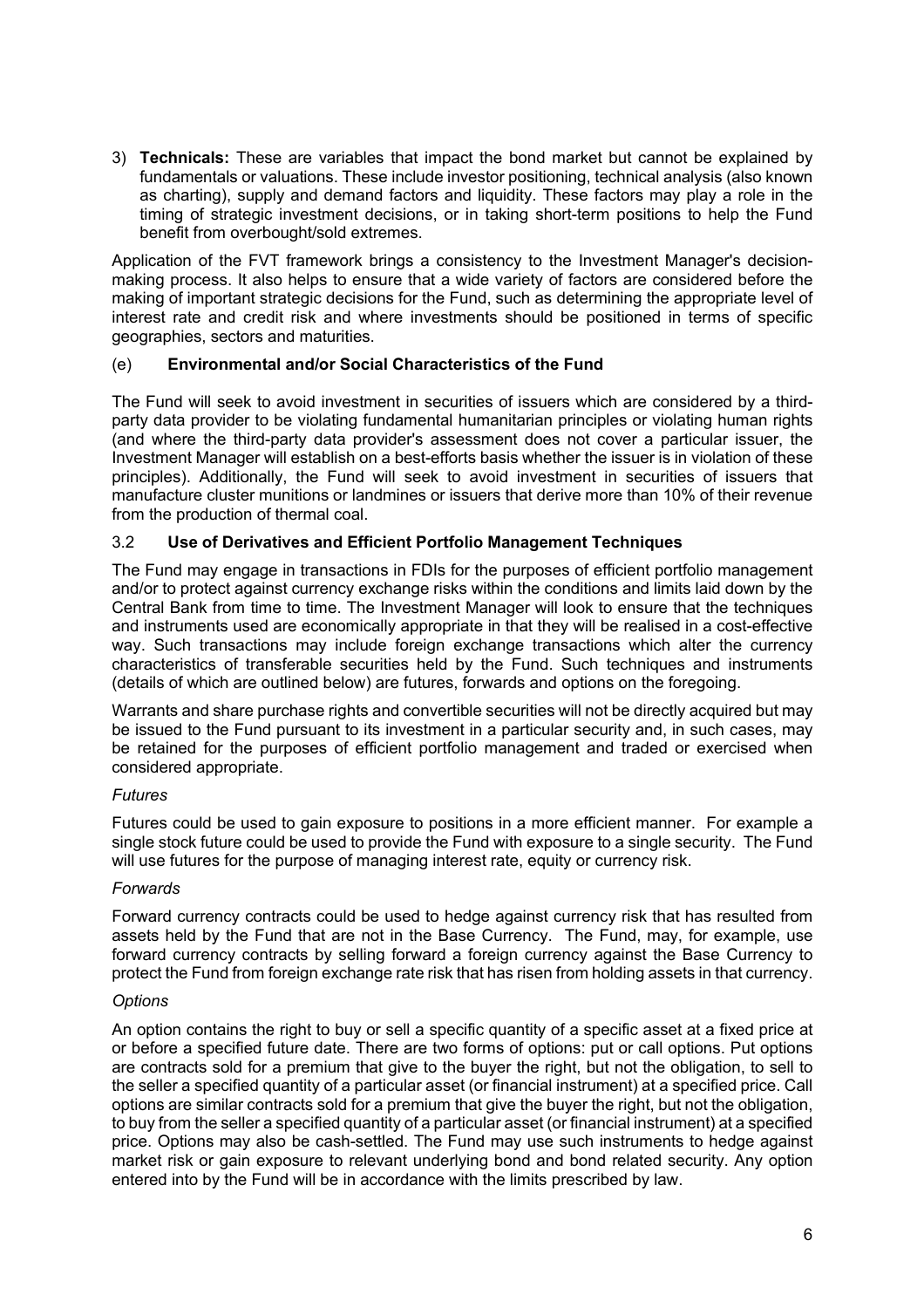Direct and indirect operational costs and/or fees (which do not include hidden revenue) arising from use of FDIs for EPM purposes may be deducted from the revenue delivered to the Company. Such costs and/or fees are payable to the relevant counterparty to the FDI in question and such counterparty may or may not be related to the Investment Manager or the Depositary. All revenues generated from such FDIs, net of direct and indirect operational costs, will be returned to the Company.

Collateral or margin may be passed by the Fund to a counterparty or broker in respect of OTC FDI transaction. Please refer to the section of the Prospectus entitled "**Collateral Policy**" for further details.

The use of FDI and efficient portfolio management techniques for the purposes outlined above will expose the Fund to the risks disclosed under the section of the Prospectus entitled "**Risk Factors**".

## 3.3 **Borrowing and Leverage**

## (a) Borrowing

The Company may only borrow on a temporary basis for the account of the Fund and the aggregate amount of such borrowings may not exceed 10% of the Net Asset Value of the Fund. In accordance with the provisions of the Regulations, the Company may charge the assets of the Fund as security for borrowings of the Fund.

## (b) Leverage

The Fund may utilise FDI as referred to in the section headed "**Use of Derivatives and Efficient Portfolio Management Techniques**" above. The Fund will use the commitment approach to measure market risk and calculate its exposures. The total expected level of leverage of the Fund as a result of its investments shall not exceed 100% of its Net Asset Value.

The Investment Manager does not expect the use of FDI to significantly increase the Fund's risk profile.

The expected level of leverage range is calculated based on the sum of the absolute value of notionals of the derivatives used, in accordance with the requirements of the Central Bank. This figure does not take into account any netting and hedging arrangements that the Fund has in place at any time even though these netting and hedging arrangements are used for risk reduction purposes and is therefore not a risk-adjusted method of measuring leverage which means this figure is higher than it otherwise would be if such netting and hedging arrangements were taken into account. As these netting and hedging arrangements, if taken into account, may reduce the level of leverage, this calculation may not provide an accurate measure of the Fund's actual leverage position.

The Company on behalf of the Fund has filed with the Central Bank its risk management process which enables it to accurately measure, monitor and manage the various risks associated with the use of FDI. Any FDI not included in the risk management process will not be utilised until such time as a revised submission has been provided to the Central Bank. The Company will, on request, provide supplementary information to Shareholders relating to the risk management methods employed, including the quantitative limits that are applied and any recent developments in the risk and yield characteristics of the main categories of investments.

### 3.4 **Investment Restrictions**

Investors must note that the Company and the Fund adhere to the restrictions and requirements set out under the Regulations, as may be amended from time to time. These are set out in Appendix I to the Prospectus.

# 3.5 **Profile of a Typical Investor**

A typical investor will be seeking to achieve a return on their investment in the medium to long term.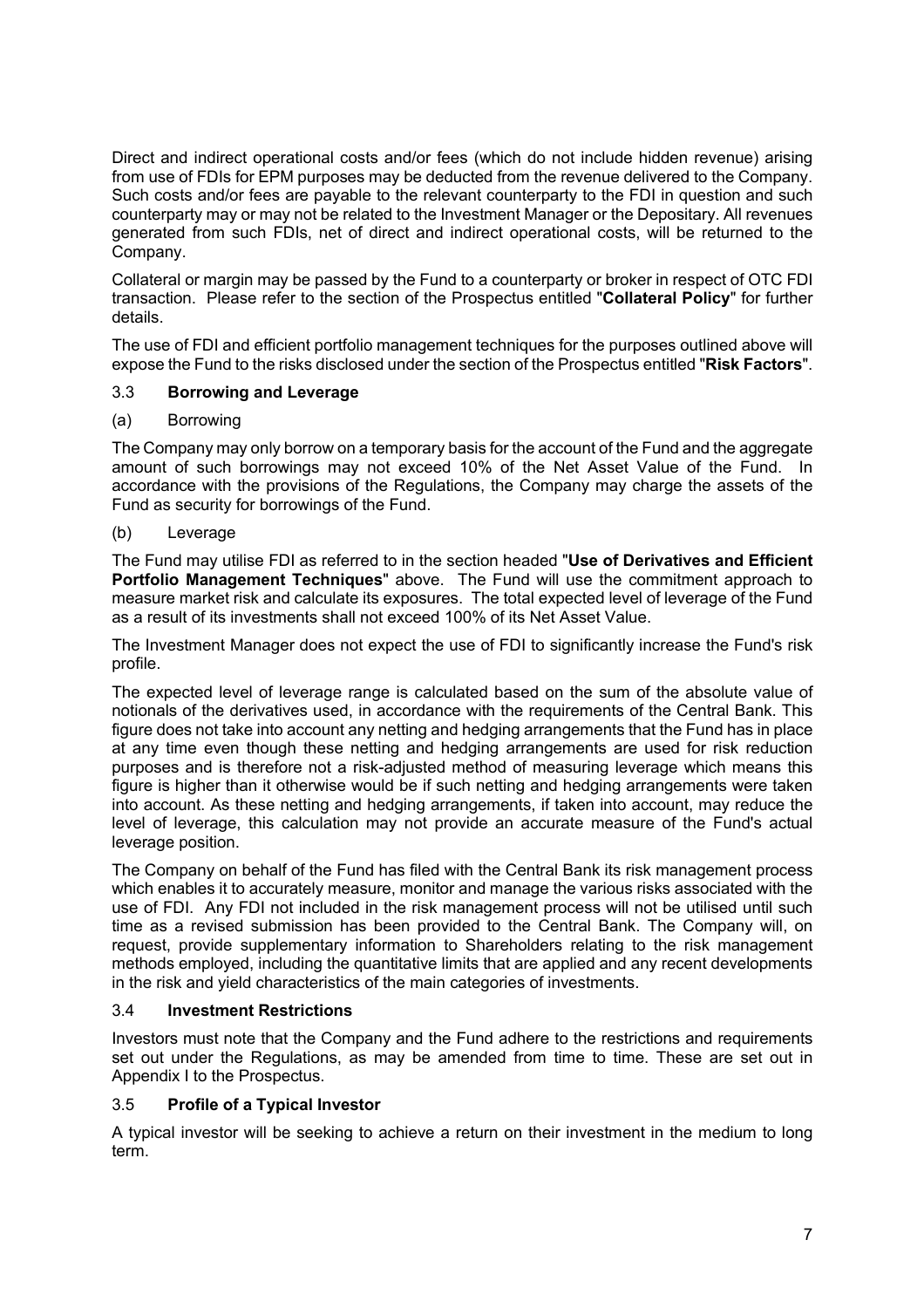# 3.6 **Risk Factors**

Investors should read and consider the sections of the Prospectus entitled "**RISK FACTORS**" and "**SFDR-related Disclosures (a) Sustainability Risk**" before investing in the Fund. However, not all of the risks disclosed in the **RISK FACTORS** section of the Prospectus will be material to an investment in this particular Fund.

In addition to the above referenced risks, investors should also consider the particular implications of the following risks that are relevant to an investment in the Fund. Fees and expenses of the Fund may be charged to the capital of the Fund. Thus, on redemptions of holdings shareholders may not receive back the full amount invested and this will have the effect of lowering the capital value of their investment. There is a greater risk therefore that capital may be eroded and "income" will be achieved by foregoing the potential for future capital growth of your investment and the value of future returns may also be diminished. Investors should note however that distributions made during the life of the Fund are a form of capital reimbursement.

The Fund may charge fees and expenses to capital where insufficient income has been generated by the Fund to cover the fees and expenses. There is a greater risk therefore that capital may be eroded and "income" will be achieved by foregoing the potential for future capital growth of your investment.

The risks described in the Prospectus should not be considered to be an exhaustive list of the risks which potential investors should consider before investing in the Fund. Potential investors should be aware that an investment in the Fund may be exposed to other risks from time to time.

## 3.7 **Key Information for Buying and Selling Shares**

| <b>Class</b>      | <b>Class</b><br>Currency | Hedged*** | <b>Initial</b><br>Offer<br>Period*/<br><b>Offer</b><br>Period                                                 | <b>Initial</b><br><b>Issue</b><br>Price                                                                                                                                                                           | <b>Minimum</b><br>Shareholding** | <b>Minimum</b><br><b>Initial</b><br>Investment<br>Amount** | <b>Minimum</b><br><b>Additional</b><br><b>Investment</b><br>Amount** |
|-------------------|--------------------------|-----------|---------------------------------------------------------------------------------------------------------------|-------------------------------------------------------------------------------------------------------------------------------------------------------------------------------------------------------------------|----------------------------------|------------------------------------------------------------|----------------------------------------------------------------------|
| Α<br>Accumulating | Euro                     |           | Initial offer<br>period<br>is<br>closed                                                                       | Initial<br>offer<br>is<br>period<br>closed                                                                                                                                                                        | €500                             | €500                                                       | €100                                                                 |
| A Distributing    | Euro                     |           | 9.00am<br>(Irish time)<br>20<br>on<br>December<br>2021<br>to<br>5.00pm<br>(Irish time)<br>on 20 June<br>2022* | The prevailing<br>issue price for<br>the<br>corresponding<br>Share Class<br>in the<br>Davy<br>Global<br>Bond<br>Fund, a sub-<br>fund of Davy<br>Equity Trust,<br>which will be<br>available<br>at<br>www.Davy.ie. | €500                             | €500                                                       | €100                                                                 |
| B<br>Accumulating | Euro                     |           | Initial offer<br>period<br>is<br>closed                                                                       | Initial<br>offer<br>is<br>period<br>closed                                                                                                                                                                        | €500                             | €500                                                       | €100                                                                 |

Details of all share classes are set out in the table below.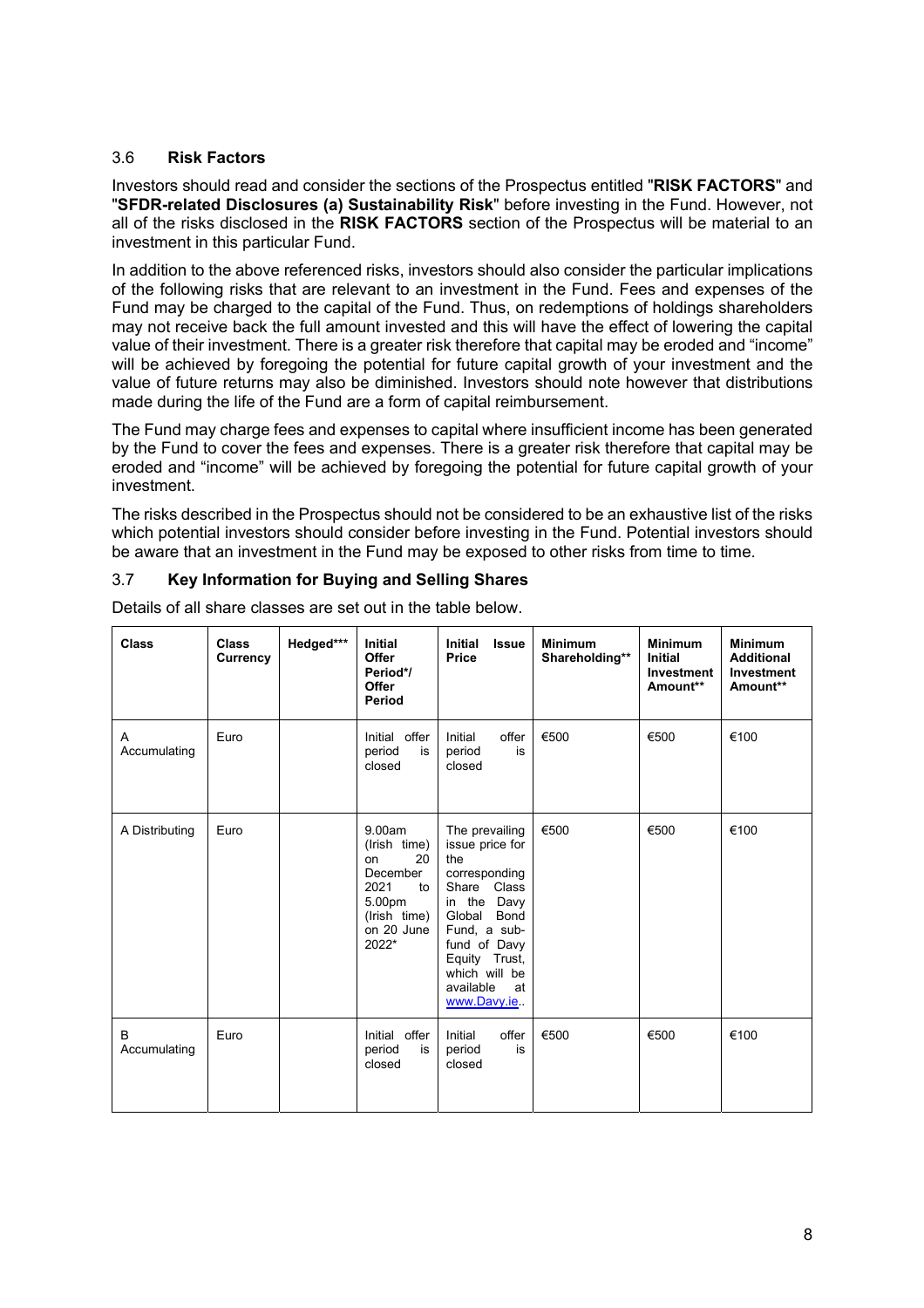| <b>Class</b>          | <b>Class</b><br>Currency | Hedged*** | Initial<br>Offer<br>Period*/<br>Offer<br>Period                                                               | Initial<br><b>Issue</b><br>Price                                                                                                                                                                           | <b>Minimum</b><br>Shareholding** | <b>Minimum</b><br>Initial<br>Investment<br>Amount** | <b>Minimum</b><br><b>Additional</b><br>Investment<br>Amount** |
|-----------------------|--------------------------|-----------|---------------------------------------------------------------------------------------------------------------|------------------------------------------------------------------------------------------------------------------------------------------------------------------------------------------------------------|----------------------------------|-----------------------------------------------------|---------------------------------------------------------------|
| <b>B</b> Distributing | Euro                     |           | 9.00am<br>(Irish time)<br>20<br>on<br>December<br>2021<br>to<br>5.00pm<br>(Irish time)<br>on 20 June<br>2022* | The prevailing<br>issue price for<br>the<br>corresponding<br>Share Class<br>in the Davy<br>Global Bond<br>Fund, a sub-<br>fund of Davy<br>Equity Trust,<br>which will be<br>available<br>at<br>www.Davy.ie | €500                             | €500                                                | €100                                                          |
| С<br>Accumulating     | Sterling                 |           | 9.00am<br>(Irish time)<br>20<br>on<br>December<br>2021<br>to<br>5.00pm<br>(Irish time)<br>on 20 June<br>2022* | £100                                                                                                                                                                                                       | £500                             | £500                                                | £100                                                          |
| C Distributing        | Sterling                 |           | 9.00am<br>(Irish time)<br>20<br>on<br>December<br>2021<br>to<br>5.00pm<br>(Irish time)<br>on 20 June<br>2022* | £100                                                                                                                                                                                                       | £500                             | £500                                                | £100                                                          |
| D<br>Accumulating     | Euro                     |           | 9.00am<br>(Irish time)<br>on<br>20<br>December<br>2021<br>to<br>5.00pm<br>(Irish time)<br>on 20 June<br>2022* | €100                                                                                                                                                                                                       | €500                             | €500                                                | €500                                                          |
| D Distributing        | Euro                     |           | 9.00am<br>(Irish time)<br>20<br>on<br>December<br>2021<br>to<br>5.00pm<br>(Irish time)<br>on 20 June<br>2022* | €100                                                                                                                                                                                                       | €500                             | €500                                                | €500                                                          |

Class B Accumulating Shares do not bear any Investment Management Fees or performance fees and are restricted to Davy Group personnel. Shares of any Class cannot be switched for Shares of Class B Accumulating.

\*The Initial Offer Period may be shortened or extended by the Directors. The Central Bank will be notified in advance of any such shortening or extension if subscriptions for Shares have been received and otherwise shall be notified subsequently, on an annual basis.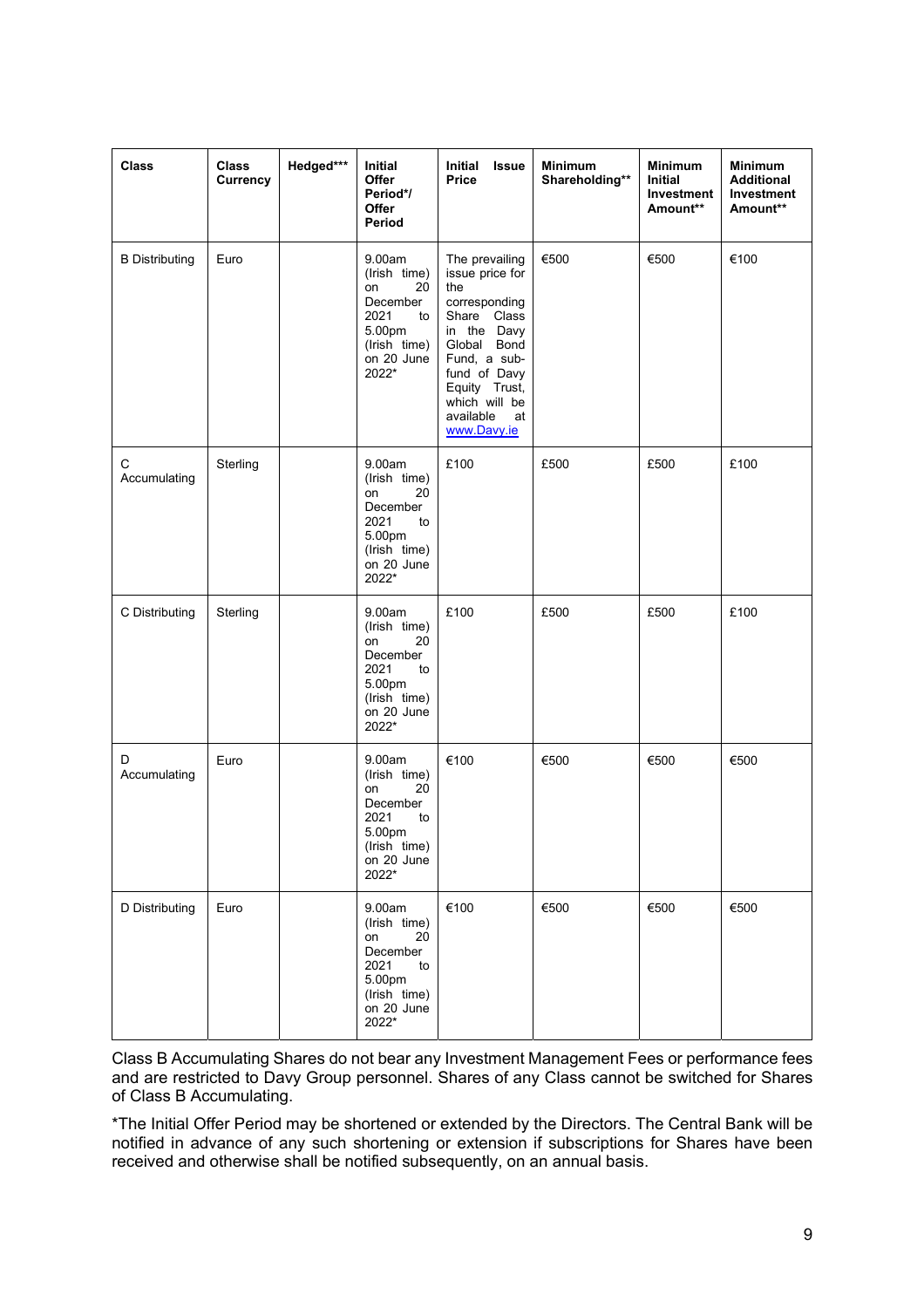\*\*Subject to the discretion of the Directors (or their delegate) in each case to allow lesser amounts.

\*\*\*The Company may (but is not obliged to) enter into certain currency related transactions (through the use of FDI as disclosed above in Section 3.2 entitled "**Use of Derivatives and Efficient Portfolio Management Techniques**") in order to hedge the currency exposure of the Classes denominated in a currency other than the Base Currency, as described under the heading "**Hedged Classes**" in the Prospectus. In the case of Classes that are denominated in a currency other than the Base Currency and are not identified as hedged the value of the Shares in the relevant Class will be subject to exchange rate risk in relation to the Base Currency.

Applications for Shares and/or applications for the redemption of Shares along with all required anti-money laundering documentation must be received by the Dealing Deadline. Applications for Shares will only be accepted on a cleared funds basis in the Base Currency.

Applications received after the Dealing Deadline for the relevant Dealing Day shall be deemed to have been received by the next Dealing Deadline, save in exceptional circumstances where the Directors may in their absolute discretion (reasons to be documented) determine and provided the Applications are received before the Valuation Point for the relevant Dealing Day. Repurchase requests received after the Dealing Deadline shall be treated as having been received by the following Dealing Deadline, save in exceptional circumstances where the Directors may in their absolute discretion (reasons to be documented) determine and provided they are received before the Valuation Point for the relevant Dealing Day.

Subscription Settlement Date: Subscription monies should be paid to the account specified in the Application Form (or such other account specified by the Administrator) so as to be received by no later than three Business Days after the relevant Dealing Day. If payment in full and/or a properly completed Application Form along with all required anti-money laundering documentation have not been received by the relevant times stipulated above, the application may be refused.

Redemption Settlement Date: Payment of Repurchase Proceeds will be made by electronic transfer to the account of the redeeming Shareholder at the risk and expense of the Shareholder normally within three Business Days of the relevant Dealing Day and, in all cases, will be paid within ten Business Days of the Dealing Deadline for the relevant Dealing Day, provided that all the required documentation has been furnished to and received by the Administrator.

### 3.8 **Exchange of Shares**

Shareholders may exchange between similar Classes of Shares in accordance with the provisions set out under the heading "**Exchange of Shares**" in the Prospectus. The Directors can refuse an application to exchange between Classes of Shares in accordance with the provisions set out under the heading "**Exchange of Shares**".

### 3.9 **Dividend Policy**

For the Class A Accumulating, Class B Accumulating, Class C Accumulating and Class D Accumulating Classes of Shares in issue (and indicated as such in the table in the section above titled "**Key Information for Buying and Selling Shares**"), it is the present intention of the Directors not to declare or pay dividends, and any income or gains earned by the Fund and these Share Classes, will be reinvested and reflected in the value of the Shares.

For the Class A Distributing, Class B Distributing, Class C Distributing and Class D Distributing Classes of Shares in issue (and indicated as such in the table in the section above entitled "**Key Information for Buying and Selling Shares**"), subject to net income being available for distribution, the Directors intend to declare dividends on the Distribution Date and such dividends will be paid on or before the 14<sup>th</sup> Business Day following the Distribution Date to all Shareholders entered on the register of Shareholders at the close of business on the Business Day immediately preceding the Distribution Date and therefore applicants for Shares to be dealt on or after the Distribution Date will not be entitled to the distribution paid in respect of such Distribution Date but Shareholders seeking to repurchase their Shares on or after the Distribution Date will receive the distribution paid in respect of such Distribution Date.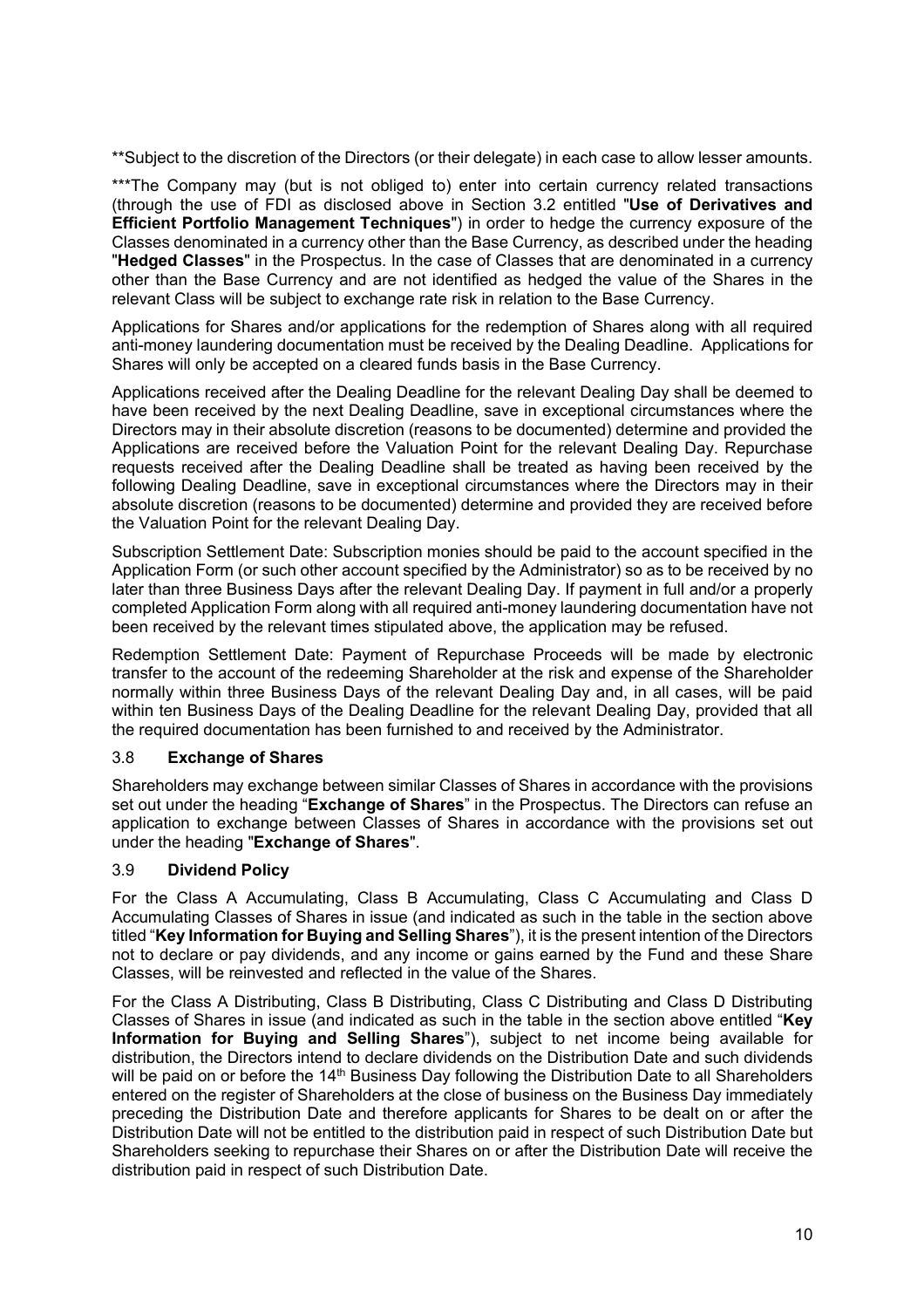The Directors reserve the right to increase or decrease the frequency of dividend payments, if any, at their discretion for income distribution Shares. In the event of a change of policy full details will be disclosed in an updated Supplement and Shareholders will be notified in advance. Under the Constitution, dividends may be paid out of the profits, being (i) the accumulated revenue (consisting of all revenue accrued including interest and dividends) less expenses and/or (ii) realised and unrealised capital gains on the disposal/valuation of investments and other funds less realised and unrealised accumulated capital losses of the Fund; or (iii) out of capital.

Dividends are paid out of capital to allow the provision of income to Shareholders of the Distributing Share Classes, in the event of insufficient income being in the Fund for a particular period.

Dividends will be paid to Shareholders by electronic transfer to the relevant Shareholder's bank account of record on the initial Application Form in the currency of denomination of the relevant Class of Shares at the expense of the payee and within such timeframe as discussed above. The net income available for distribution in respect of the relevant Share Class will be determined in accordance with the relevant law and generally accepted accounting principles consistently applied.

Please also refer to the section in the Prospectus entitled "**Dividend Policy**".

## 3.10 **Fees and Expenses**

The following fees and expenses will be incurred by the Company on behalf of the Fund and will affect the Net Asset Value of the relevant Share Class of the Fund.

| <b>Class</b>                     | A<br><b>Accumulatin</b><br>g                         | A<br><b>Distributin</b><br>g                      | B<br><b>Accumulatin</b><br>g                      | в<br><b>Distributin</b><br>g                      | C<br><b>Accumulatin</b><br>g                      | C<br><b>Distributin</b><br>g                      | D<br><b>Accumulatin</b><br>g                      | D<br><b>Distributin</b><br>g                      |
|----------------------------------|------------------------------------------------------|---------------------------------------------------|---------------------------------------------------|---------------------------------------------------|---------------------------------------------------|---------------------------------------------------|---------------------------------------------------|---------------------------------------------------|
| Investment<br>Manageme<br>nt Fee | 0.5%                                                 | 0.5%                                              | 0%                                                | 1%                                                | 0.5%                                              | 0.5%                                              | 0.35%                                             | 0.35%                                             |
| <b>Distributor</b><br>Fee        | 0%                                                   | 0%                                                | 0%                                                | 0%                                                | 0%                                                | 0%                                                | 0%                                                | 0%                                                |
| Administrat<br>or Fee            | 0.085%<br>Per annum of<br>the NAV<br>of<br>the Fund  | 0.085%<br>Per annum<br>of the NAV<br>of the Fund  | 0.085%<br>Per annum of<br>the NAV of<br>the Fund  | 0.085%<br>Per annum<br>of the NAV<br>of the Fund  | 0.085%<br>Per annum of<br>the NAV of<br>the Fund  | 0.085%<br>Per annum<br>of the NAV<br>of the Fund  | 0.085%<br>Per annum of<br>the NAV of<br>the Fund  | 0.085%<br>Per annum<br>of the NAV<br>of the Fund  |
| Depositary<br>Fee                | 0.0175%<br>Per annum of<br>the NAV<br>of<br>the Fund | 0.0175%<br>Per annum<br>of the NAV<br>of the Fund | 0.0175%<br>Per annum of<br>the NAV of<br>the Fund | 0.0175%<br>Per annum<br>of the NAV<br>of the Fund | 0.0175%<br>Per annum of<br>the NAV of<br>the Fund | 0.0175%<br>Per annum<br>of the NAV<br>of the Fund | 0.0175%<br>Per annum of<br>the NAV of<br>the Fund | 0.0175%<br>Per annum<br>of the NAV<br>of the Fund |
| Performanc<br>e Fee              | 0%                                                   | 0%                                                | 0%                                                | 0%                                                | 0%                                                | 0%                                                | 0%                                                | 0%                                                |

### **Investment Management Fee & Expenses**

The Investment Manager shall be entitled to the maximum annual Investment Management Fee equal to a percentage of the Net Asset Value of the relevant Class detailed in the above table.

Such fee shall be calculated and accrued at each Valuation Point and payable monthly in arrears.

The Investment Manager is also entitled to its reasonable out-of-pocket expenses out of the assets of the Fund.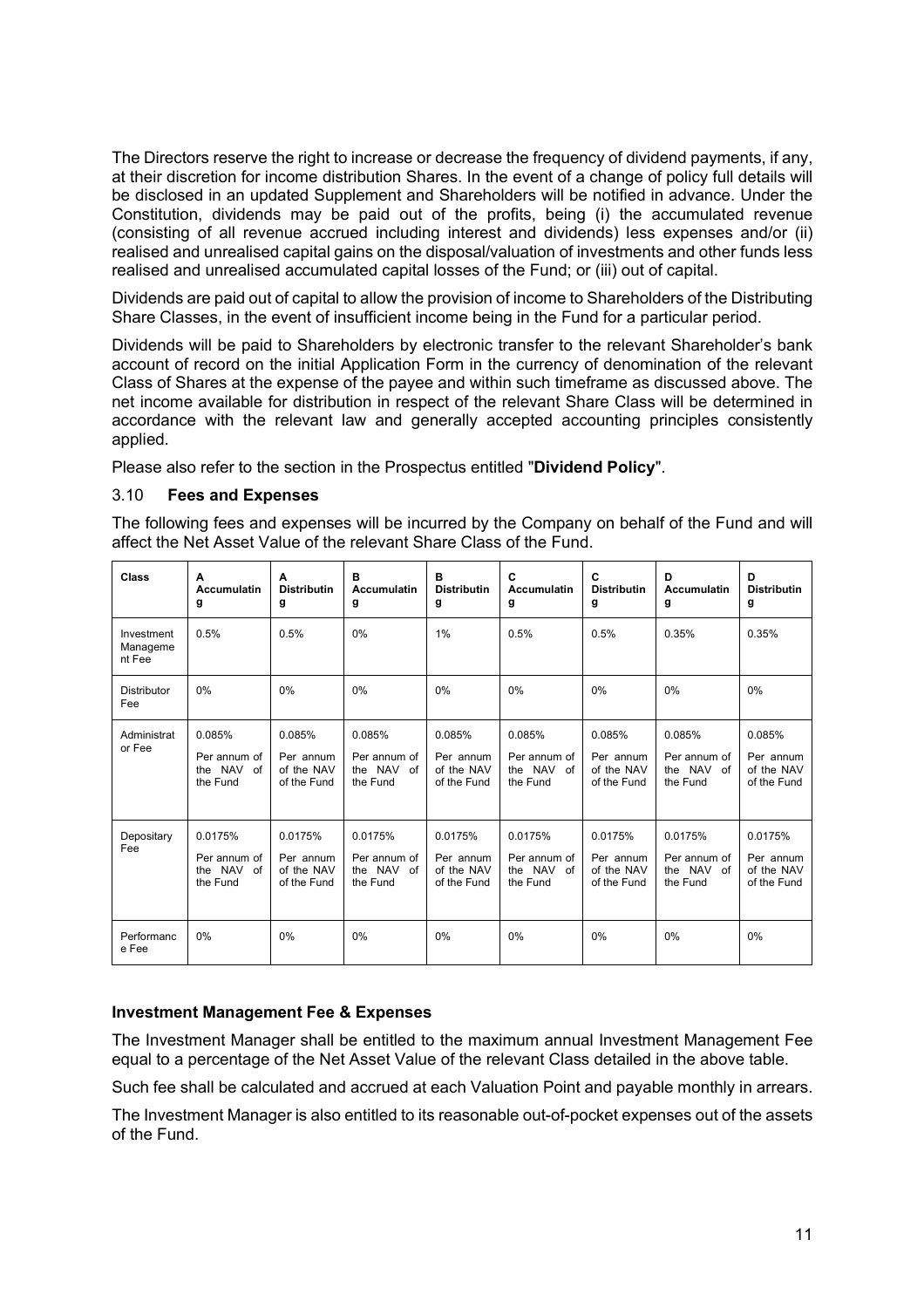# **Distributor Fee & Expenses**

The Distributor shall be entitled to the maximum annual Distributor Fee equal to a percentage of the Net Asset Value of the relevant Class detailed in the above table.

Such fee shall be calculated and accrued at each Valuation Point and payable monthly in arrears.

The Distributor is also entitled to its reasonable out-of-pocket expenses out of the assets of the Fund.

### **Depositary Fee & Expenses**

The Depositary shall be entitled to an annual Depositary Fee equal to a percentage of the Net Asset Value of the relevant Class, detailed in the above table, subject to a minimum monthly fee of €600 in respect of the Fund and a transaction fee for each transaction conducted pursuant to the Depositary Agreement which will be charged at normal commercial rates. Such fee shall be calculated and accrued at each Valuation Point and payable monthly in arrears.

The Depositary shall also be entitled to be reimbursed out of the assets of the Fund all agreed subcustodian fees, expenses and transaction charges (which will be charged at normal commercial rates) as agreed with the Directors.

### **Administrator Fee & Expenses**

The Administrator shall be entitled to the maximum annual Administrator Fee equal to a percentage of the Net Asset Value of the relevant Class detailed in the above table. Such fee shall be calculated and accrued at each Valuation Point and payable monthly in arrears. The Administrator shall be also be entitled to a minimum annual fee of €30,000 per year and a transaction fee for each transaction conducted pursuant to the Administration Agreement which will be charged at normal commercial rates.

The Administrator is also entitled to its reasonable out-of-pocket expenses out of the assets of the Fund.

### **Management Fee**

Investors are referred to the Prospectus for details of the Manager's fee.

### 3.11 **Benchmark Regulation**

The Fund uses the JPM Global Bond Index (the "**Benchmark**") to measure the performance of the Fund for comparison purposes only.

The Benchmark, administered by the European Money Markets Institute, has been added to the list of critical benchmarks pursuant to Article 10(1) of the Benchmark Regulation.

### 3.12 **Other Fees and Expenses**

This section should be read in conjunction with the section entitled "**Fees and Expenses**" in the Prospectus.

### (a) **Anti-Dilution Levy**

The Directors reserve the right to impose an Anti-Dilution Levy in the case of net subscriptions and/or net repurchases on a transaction basis as a percentage adjustment (to be communicated to the Administrator) on the value of the relevant subscription/repurchase calculated for the purposes of determining a subscription price or repurchase price to reflect the impact of other dealing costs relating to the acquisition or disposal of assets and to preserve value of the underlying assets of the Fund where they consider such a provision to be in the best interests of a Fund. Such amount will be added to the price at which Shares will be issued in the case of net subscription requests and deducted from the price at which Shares will be repurchased in the case of net repurchase requests. Any such sum will be paid into the account of the Fund.